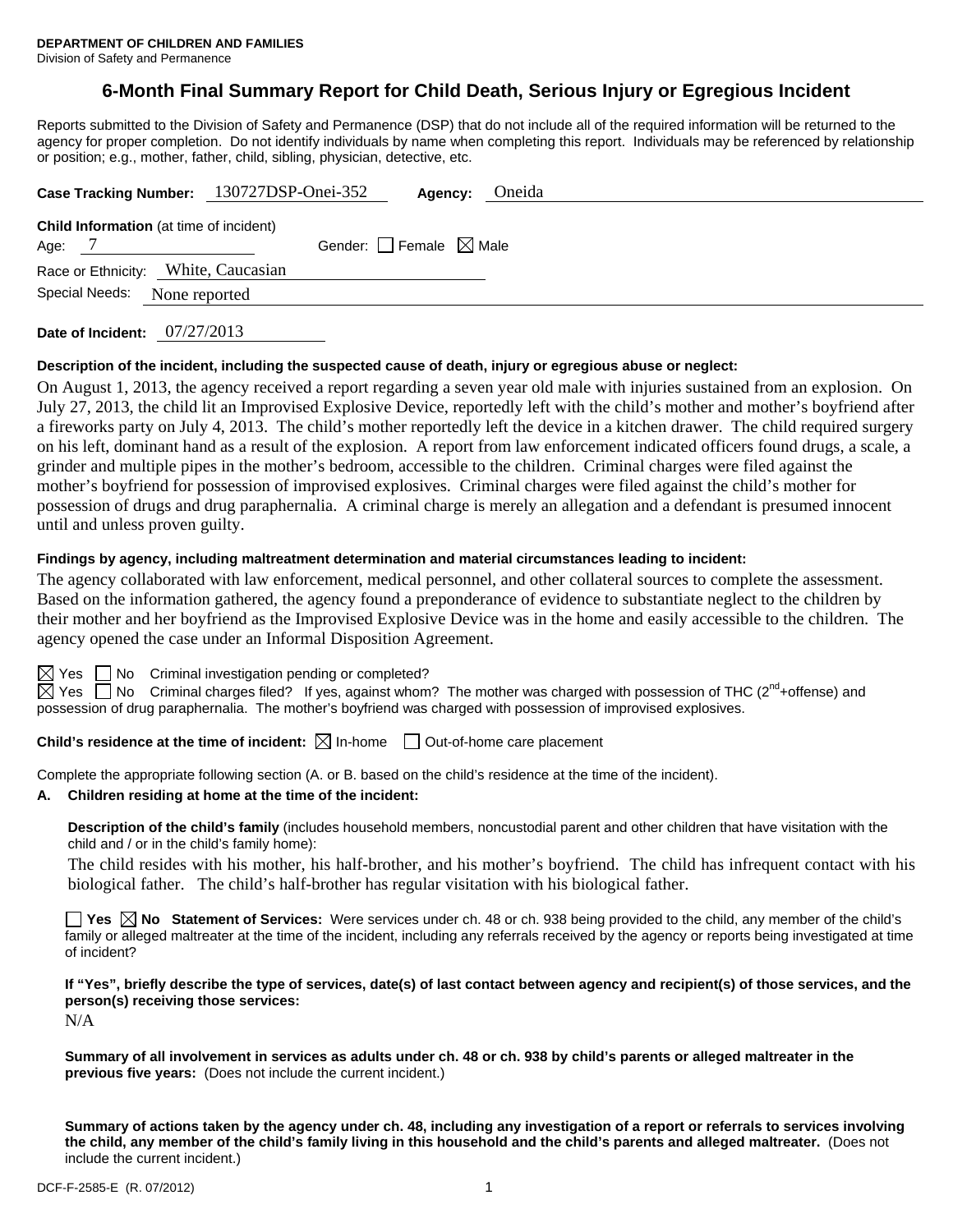(Note: Screened out reports listed in this section may include only the date of the report, screening decision, and if a referral to services occurred at Access. Reports that do not constitute a reasonable suspicion of maltreatment or a reason to believe that the child is threatened with harm are not required to be screened in for an initial assessment, and no further action is required by the agency.)

On 12/2/2006, the agency screened in a CPS report alleging physical abuse to the child by an unknown maltreater. The allegations were substantiated and a Child in Need of Protection and Services was filed. The case was opened for ongoing services by the agency. The child was placed in a hospital and two foster placements over a five day period. The case remained open for ongoing services until 1/18/2008 when the case outcomes were achieved.

On 9/2/2009, the agency screened in a services report to provide services to the family. The case was closed on 9/24/2009.

On 3/15/2010, the agency screened in a services report to assist the family financially for their child. The case was closed on 3/22/2010.

On 2/4/2011, a CPS report was screened-out.

On 2/17/2011 a CPS report was screened out.

#### **Summary of any investigation involving the child, any member of the child's family and alleged maltreater conducted under ch. 48 or ch. 938 and any services provided to the child and child's family since the date of the incident:**

The agency screened in and assessed the allegation of physical abuse to the children. The Initial Assessment completed by the county agency found a preponderance of evidence to substantiate neglect to the children by the mother and her boyfriend as an Improvised Explosive Device was in the home and was easily accessible to the children. The agency opened the case under an Informal Disposition Agreement. Referrals were made to a Community Response Program and referrals for several areas of counseling for the mother.

## **B. Children residing in out-of-home (OHC) placement at time of incident:**

### **Description of the OHC placement and basis for decision to place child there:** NA

#### **Description of all other persons residing in the OHC placement home:**

NA

**Licensing history:** Including type of license, duration of license, summary of any violations by licensee or an employee of licensee that constitutes a substantial failure to protect and promote the welfare of the child. NA

| Summary of any actions taken by agency in response to the incident: (Check all that apply.) |                                                      |  |                                                   |  |
|---------------------------------------------------------------------------------------------|------------------------------------------------------|--|---------------------------------------------------|--|
| $\boxtimes$                                                                                 | Screening of Access report                           |  | Attempted or successful reunification             |  |
| $\Box$                                                                                      | Protective plan implemented                          |  | Referral to services                              |  |
|                                                                                             | Initial assessment conducted                         |  | Transportation assistance                         |  |
|                                                                                             | Safety plan implemented                              |  | Collaboration with law enforcement                |  |
|                                                                                             | Temporary physical custody of child                  |  | Collaboration with medical professionals          |  |
| $\Box$                                                                                      | Petitioned for court order / CHIPS (child in need of |  | Supervised visitation                             |  |
|                                                                                             | protection or services)                              |  | Case remains open for services                    |  |
|                                                                                             | Placement into foster home                           |  | Case closed by agency                             |  |
|                                                                                             | <b>Placement with relatives</b>                      |  | Initiated efforts to address or enhance community |  |
| $\boxtimes$                                                                                 | Ongoing Services case management                     |  | collaboration on CA/N cases                       |  |
|                                                                                             |                                                      |  | Other (describe):                                 |  |

## **FOR DSP COMPLETION ONLY:**

# **Summary of policy or practice changes to address issues identified during the review of the incident:**

Under the Child Welfare Disclosure Act (Section 48.981(7)(cr), Stats.), the DSP completes a 90-day review of the agency's practice in each case reported under the Act. In accordance with the DCF memo Series 2010-13, dated December 7, 2010 pertaining to the Child Welfare Case Review Protocol, the DSP completed an on-site review in #130727DSP-Onei-352.

The review found agency practice in Access was not compliant with screening decisions and safety determinations per